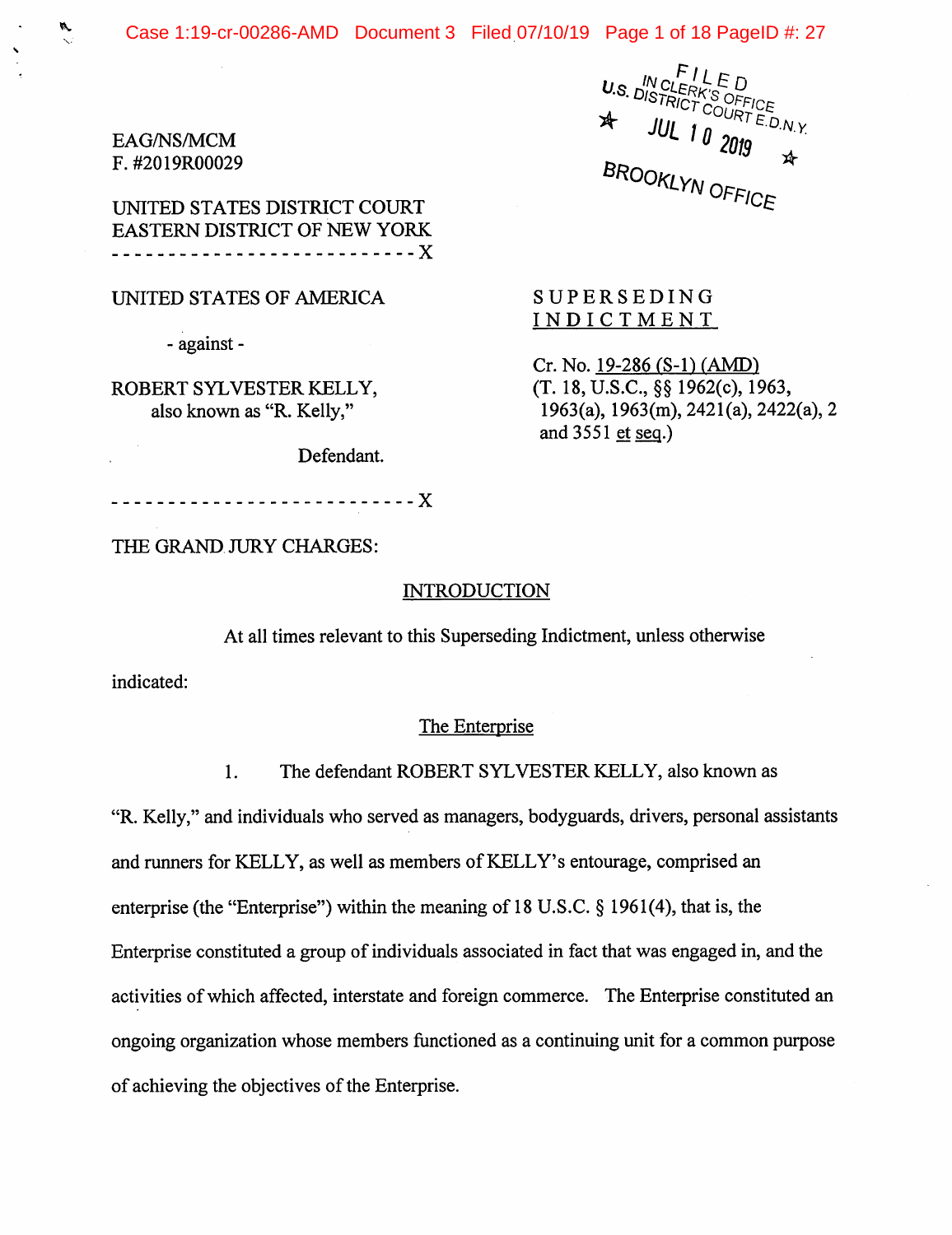2. The purposes of the Enterprise were to promote R. Kelly's music and the R. Kelly brand and to recruit women and girls to engage in illegal sexual activity with KELLY. By promoting R. Kelly's music and the R. Kelly brand, the members of the Enterprise expected to receive financial opportunities and personal benefits, including increased power and status within the Enterprise.

3. In connection with the Enterprise, KELLY and other members of the Enterprise traveled throughout the United States and abroad to perform at concert venues, to promote the R. Kelly brand and to recruit women and girls to engage in illegal sexual activity with KELLY.

4. When KELLY attended and performed at concerts and other events, KELLY and/or members of the Enterprise on KELLY's behalf invited women and girls backstage and to other events following KELLY's live performances. These women and girls were often offered wristbands that signified that they were authorized to attend an event. There, KELLY relied upon members of the Enterprise to ensure that only those authorized to attend were allowed at the event and to manage the flow of women and girls who were directly interacting with KELLY.

5. When KELLY identified a woman or girl who he wished to see again, he either gave his contact information to the woman or girl or obtained her contact information or relied upon members of the Enterprise to do so. Following these events, KELLY communicated with certain of these women and girls by telephone, including through the use of traditional telephone calls, text messages, iMessages and FaceTime. As part of this communication, KELLY often requested that the women and girls provide him with photographs of themselves.

 $\ddot{\phantom{a}}$ 

 $\overline{2}$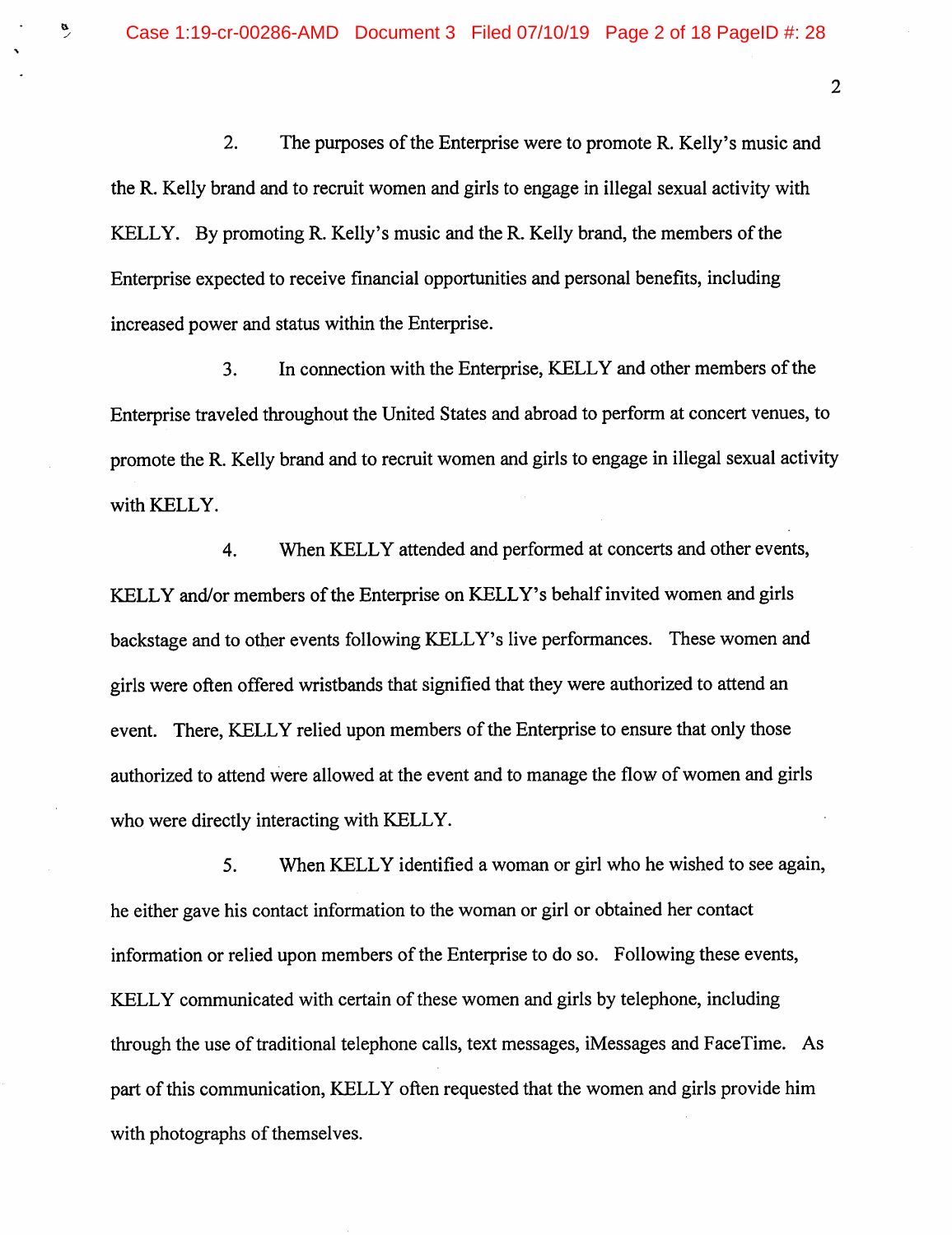Case 1:19-cr-00286-AMD Document 3 Filed 07/10/19 Page 3 of 18 PageID #: 29

 $\ddot{\bullet}$ 

6. KELLY and other members of the Enterprise also arranged for the women and girls to travel to see KELLY on occasion, including at concerts throughout the United States and related events. To facilitate their travel, KELLY directed the women and girls to contact a member of the Enterprise, who then arranged travel for the women and girls. When the women and girls arrived at the lodging, which was typically selected by a member of the Enterprise, a member of the Enterprise usually provided them with instructions. In addition, members of the Enterprise took steps to ensure that the women and girls did not interact with other women and girls whom KELLY planned to see. Members of the Enterprise then arranged for the women and girls to attend his concerts and positioned them such that KELLY could see them during his concerts.

7. KELLY promulgated numerous rules that many of his sexual partners were required to follow, including the following:

(a) The women and girls were not permitted to leave their room without receiving permission from KELLY, including to eat or go to the bathroom;

(b) The women and girls were required to wear baggy clothing when they were not accompanying KELLY to an event or unless otherwise instructed by KELLY;

(c) The women and girls were not permitted to look at other men and instead were told to keep their heads down; and

(d) The women and girls were required to call KELLY "Daddy." 8. The Enterprise operated within the Eastern District of New York and elsewhere, including overseas.

 $\overline{3}$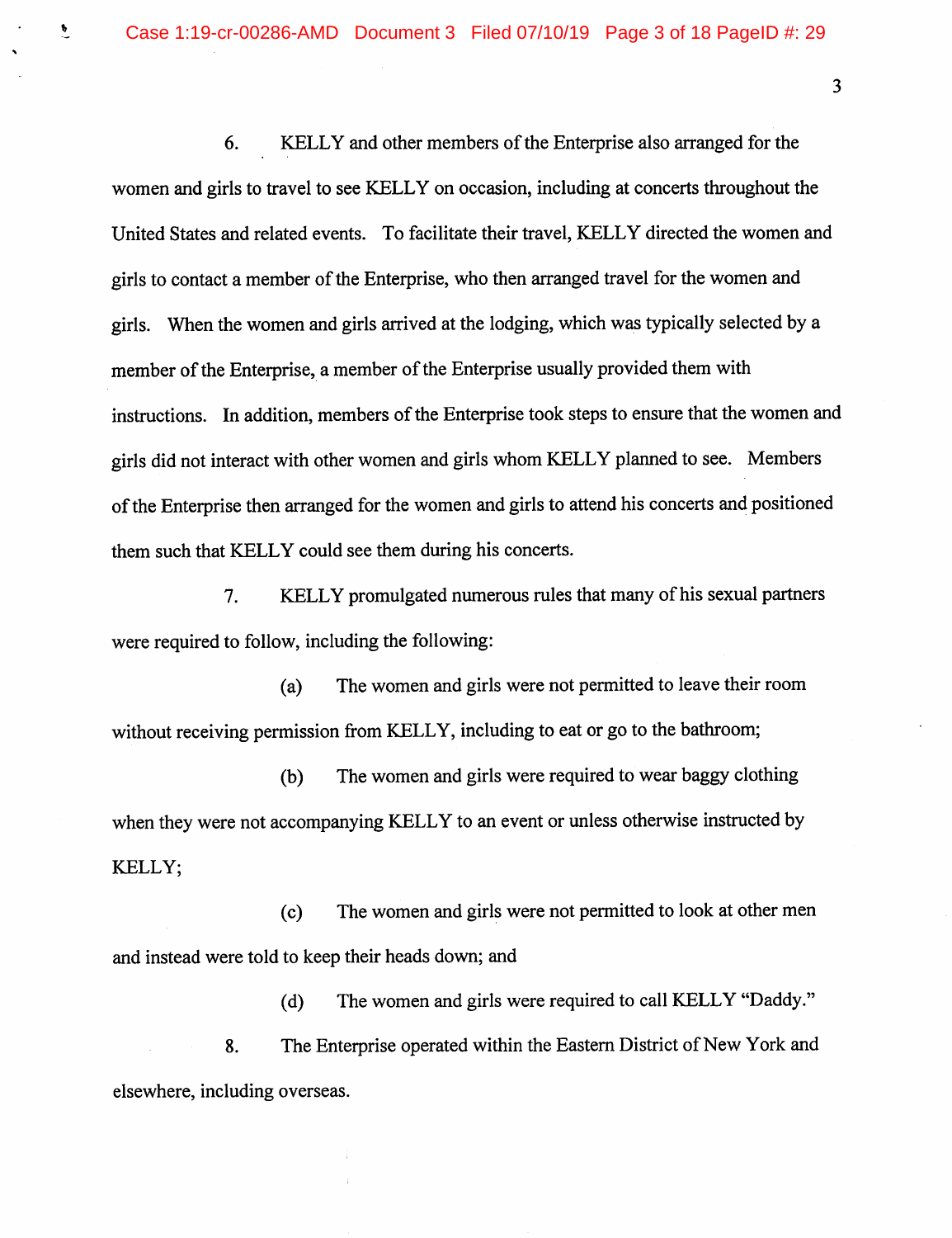#### Methods and Means of the Enterprise

9. Among the means and methods by which KELLY and his associates participated in the conduct of the affairs of the Enterprise were the following:

(a) Committing, attempting and aiding and abetting the commission of crimes, conspiring to commit crimes, including but not limited to engaging in sexual activity with girls under 18 years old, engaging in and facilitating sexual activity without disclosing a sexually transmitted disease KELLY had contracted and producing child pornography;

(b) Demanding absolute commitment to KELLY and not tolerating dissent;

(c) Obtaining sensitive information about members and associates of the Enterprise to maintain control over them;

(d) Recruiting and grooming sexual partners for KELLY; and

(e) Isolating women and girls from friends and family and making them dependent on KELLY for their financial wellbeing.

#### The Defendant

10. The defendant ROBERT SYLVESTER KELLY was the leader of the Enterprise.

## COUNT ONE (Racketeering)

11. The allegations contained in paragraphs one through 10 are realleged and incorporated as if fully set forth in this paragraph.

 $\overline{4}$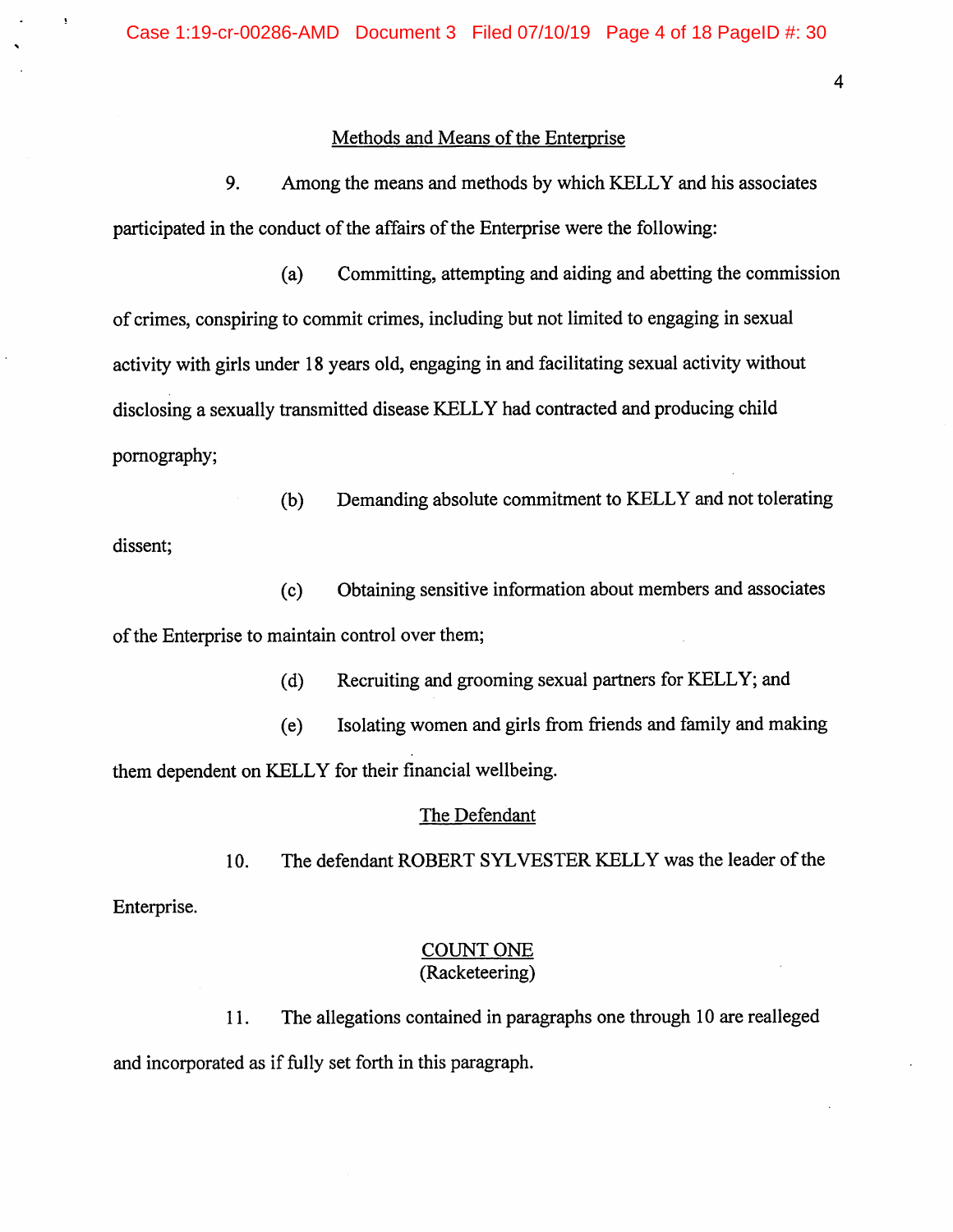12. In or about and between January 1999 and the present, both dates being approximate and inclusive, within the Eastern District of New York and elsewhere, the defendant ROBERT SYLVESTER KELLY, also known as "R. Kelly," together with others, being a person employed by and associated with the Enterprise, an enterprise that engaged in, and the activities of which affected, interstate and foreign commerce, did knowingly and intentionally conduct and participate, directly and indirectly, in the conduct of the affairs of the Enterprise through a pattern of racketeering activity, as defined in Title 18, United States Code, Sections 1961(1) and 1961(5), consisting of the racketeering acts set forth below.

## Racketeering Act One (Sexual Exploitation of a Child - Jane Doe  $#1$ )

13. In or about and between May 1999 and October 15, 1999, both dates being approximate and inclusive, within the Northern District of Illinois, the defendant ROBERT SYLVESTER KELLY, together with others, did knowingly and intentionally employ, use, persuade, induce, entice and coerce a minor, to wit: Jane Doe #1, an individual whose identity is known to the Grand Jury, to engage in sexually explicit conduct for the purpose of producing one or more visual depictions of such conduct, which visual depictions were produced using materials that had been mailed, shipped and transported in interstate and foreign commerce, in violation of Title 18, United States Code, Sections 2251(a) and 2251(e).

## Racketeering Act Two  $(Kidnapping - Jane Doe #2)$

14. In or about and between 2003 and 2004, both dates being approximate and inclusive, within the Northern District of Illinois and elsewhere, the defendant ROBERT SYLVESTER KELLY, together with others, did knowingly and intentionally secretly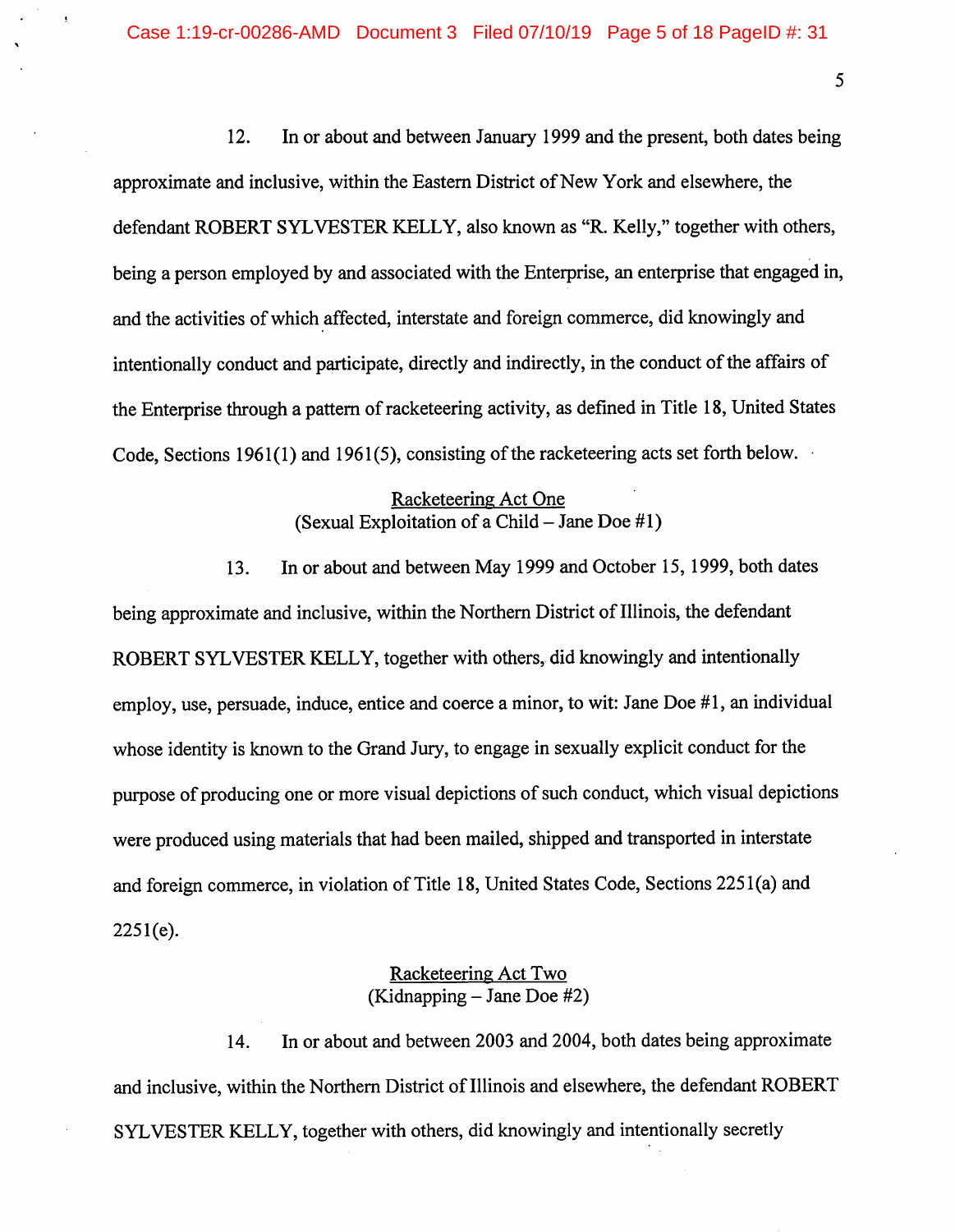confine an individual, to wit: Jane Doe #2, an individual whose identity is known to the Grand Jury, against her will, and induce Jane Doe #2 by deceit and enticement to go from one place to another with intent secretly to confine her against her will, in violation of Illinois Criminal Code Sections 5/10-1 and 5/5-1.

> Racketeering Act Three (Mann Act Violation  $-$  Jane Doe  $#2$ )

15. The defendant ROBERT SYLVESTER KELLY committed the following acts, either one of which alone constitutes Racketeering Act Three:

A. Transportation

16. In or about and between 2003 and 2004, both dates being approximate and inclusive, within the Northern District of Illinois and elsewhere, the defendant ROBERT SYLVESTER KELLY, together with others, did knowingly and intentionally transport an individual, to wit: Jane Doe #2, in interstate commerce, with intent that such individual engage in sexual activity for which a person can be charged with a criminal offense, to wit: violations of Illinois Criminal Code Sections 5/12-16(a)(6) (effective 2002) (aggravated criminal sexual abuse), 5/12-16(a)(7) (effective 2002) (aggravated criminal sexual abuse) and 5/12-15(a)(2) (effective 2000) (criminal sexual abuse), in violation of Title 18, United States Code, Sections 2421(a) and 2.

B. Coercion and Enticement

17. In or about and between 2003 and 2004, both dates being approximate and inclusive, within the Northern District of Illinois and elsewhere, the defendant ROBERT SYLVESTER KELLY, together with others, did knowingly and intentionally persuade, induce, entice and coerce an individual, to wit: Jane Doe #2, to travel in interstate commerce.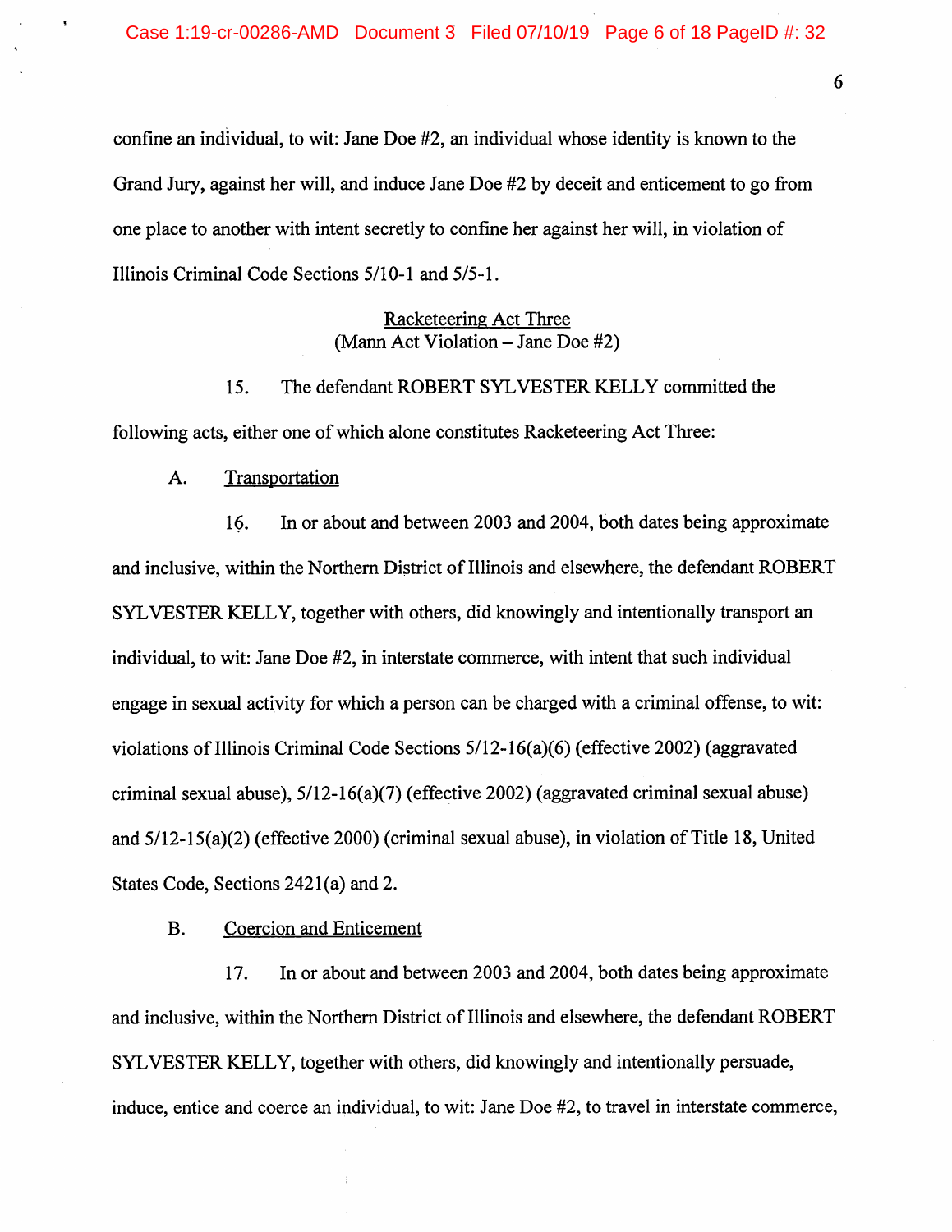to engage in sexual activity for which a person can be charged with a criminal offense, to wit: violations of Illinois Criminal Code Sections 5/12-16(a)(6) (effective 2002) (aggravated criminal sexual abuse), 5/12-16(a)(7) (effective 2002) (aggravated criminal sexual abuse) and 5/12-15(a)(2) (effective 2000) (criminal sexual abuse), in violation of Title 18, United States Code, Sections 2422(a) and 2.

## Racketeering Act Four  $(Mann Act - Jane Doe #3)$

18. In or about and between May 2009 and January 2010, both dates being approximate and inclusive, within the Northern District of Illinois and elsewhere, the defendant ROBERT SYLVESTER KELLY, together with others, did knowingly and intentionally persuade, induce, entice and coerce an individual who had not attained the age of 18 years, to wit: Jane Doe #3, an individual whose identity is known to the Grand Jury, to engage in sexual activity for which a person can be charged with a criminal offense, to wit: violations of Illinois Criminal Code Section 5/12-16(d) (effective 2002) (aggravated criminal sexual abuse), using one or more facilities and means of interstate commerce, in violation of Title 18, United States Code, Sections 2422(b) and 2.

## Racketeering Act Five  $(Forced Labor - Jane Doe #3)$

19. In or about and between May 2009 and January 2010, both dates being approximate and inclusive, within the Northern District of Illinois and elsewhere, the defendant ROBERT SYLVESTER KELLY, together with others, did knowingly and intentionally obtain the labor and services of a person, to wit: Jane Doe #3, by means of force, threats of force, physical restraint and threats of physical restraint to that person or another person; by means of serious harm and threats of serious harm to that person or

 $\overline{7}$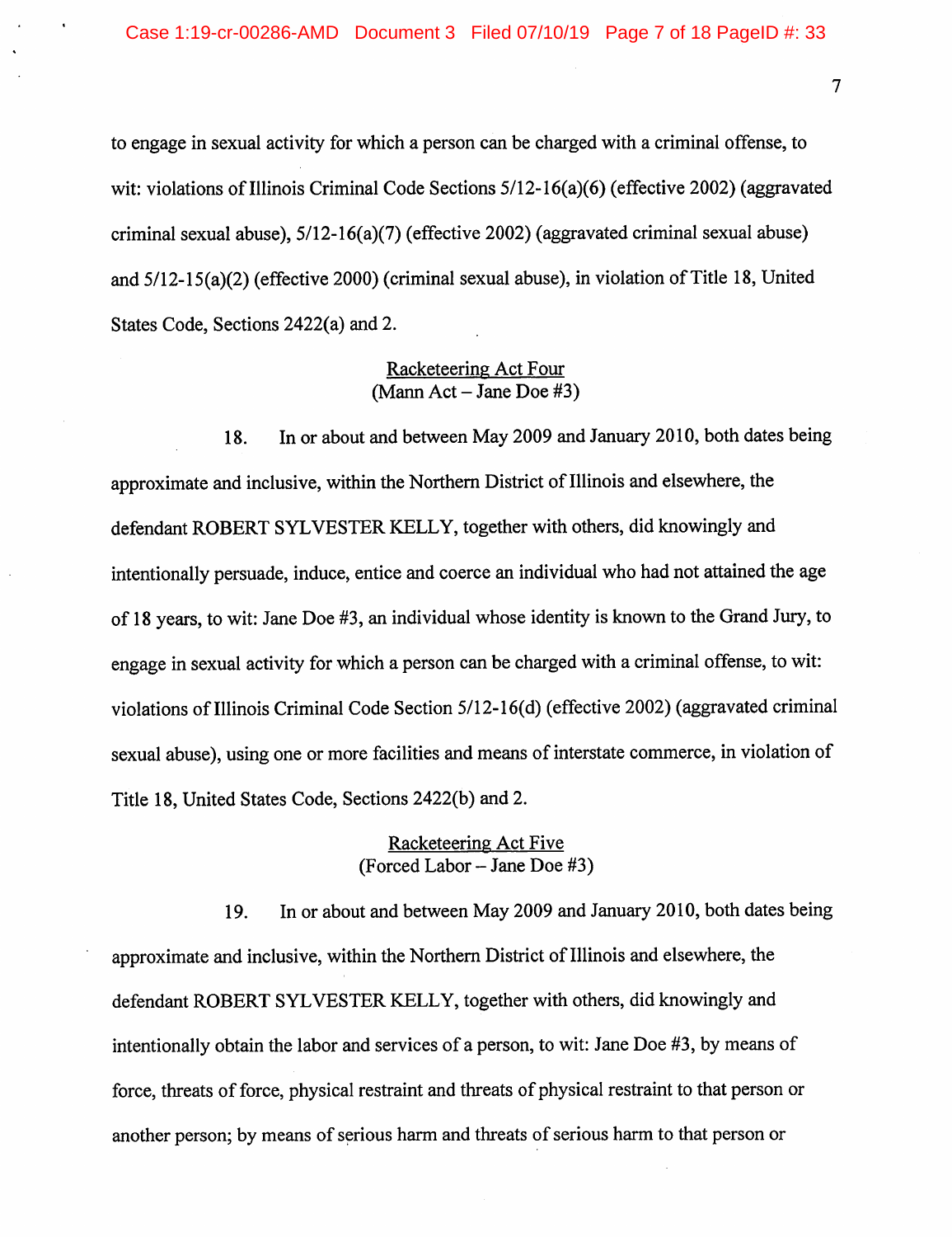another person; and by means of a scheme, plan and pattern intended to cause such person to believe that, if that person did not perform such labor and services, such person would suffer serious harm and physical restraint, and a combination of such means, in violation of Title 18, United States Code, Sections 1589(a) and 2.

## Racketeering Act Six (Sexual Exploitation of a Child  $-$  Jane Doe #3)

20. In or about and between May 2009 and January 2010, both dates being approximate and inclusive, within the Northern District of Illinois and elsewhere, the defendant ROBERT SYLVESTER KELLY, together with others, did knowingly and intentionally employ, use, persuade, induce, entice and coerce a minor, to wit: Jane Doe #3, to engage in sexually explicit conduct for the purpose of producing one or more visual depictions of such conduct, which visual depictions were produced using materials that had been mailed, shipped and transported in and affecting interstate and foreign commerce, in violation of Title 18, United States Code, Sections 2251(a), 2251(e) and 2.

#### Racketeering Act Seven  $(Mann Act - Jane Doe #4)$

21. The defendant ROBERT SYLVESTER KELLY committed the following acts, any one of which alone constitutes Racketeering Act Seven:

A. Transportation

22. In or about July 2015, within the District of Connecticut, the defendant ROBERT SYLVESTER KELLY, together with others, did knowingly and intentionally transport an individual, to wit: Jane Doe #4, an individual whose identity is known to the Grand Jury, in interstate commerce, with intent that such individual engage in sexual activity for which a person can be charged with a criminal offense, to wit: violations of Connecticut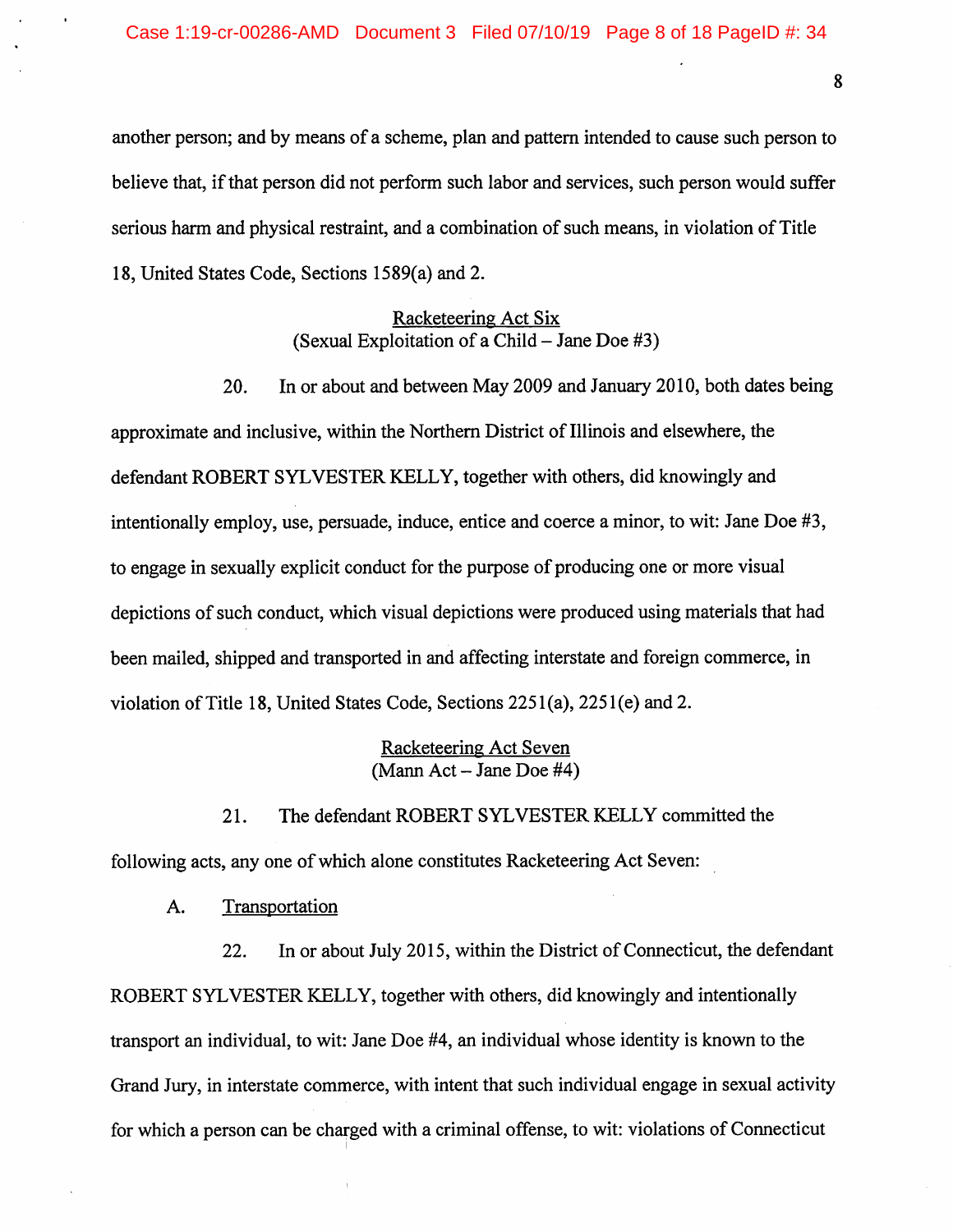General Statutes Sections 53a-71(a)(4) (sexual assault in the second degree) and 53a-71(a)(10) (sexual assault in the second degree), in violation of Title 18, United States Code, Sections 2421(a) and 2.

B. Coercion and Enticement

23. In or about July 2015, within the District of Connecticut, the defendant ROBERT SYLVESTER KELLY, together with others, did knowingly and intentionally persuade, induce, entice and coerce an individual, to wit: Jane Doe #4, to travel in interstate commerce, to engage in sexual activity for which a person can be charged with a criminal offense, to wit: violations of Connecticut General Statutes Sections 53a-71(a)(4) (sexual assault in the second degree) and 53a-71(a)(10) (sexual assault in the second degree), in violation of Title 18, United States Code, Sections 2422(a) and 2.

C. Coercion of Minor

24. In or about July 2015, within the District of Connecticut, the defendant ROBERT SYLVESTER KELLY, together with others, did knowingly and intentionally persuade, induce, entice and coerce an individual who had not attained the age of 18 years, to wit: Jane Doe #4, to engage in sexual activity for which a person can be charged with a criminal offense, to wit: violations of Connecticut General Statutes Sections 53a-71(a)(4) (sexual assault in the second degree) and  $53a-71(a)(10)$  (sexual assault in the second degree), using one or more facilities and means of interstate commerce, in violation of Title 18, United States Code, Sections 2422(b) and 2.

D. Transportation of Minors

25. In or about July 2015, within the District of Connecticut, the defendant ROBERT SYLVESTER KELLY, together with others, did knowingly and intentionally

9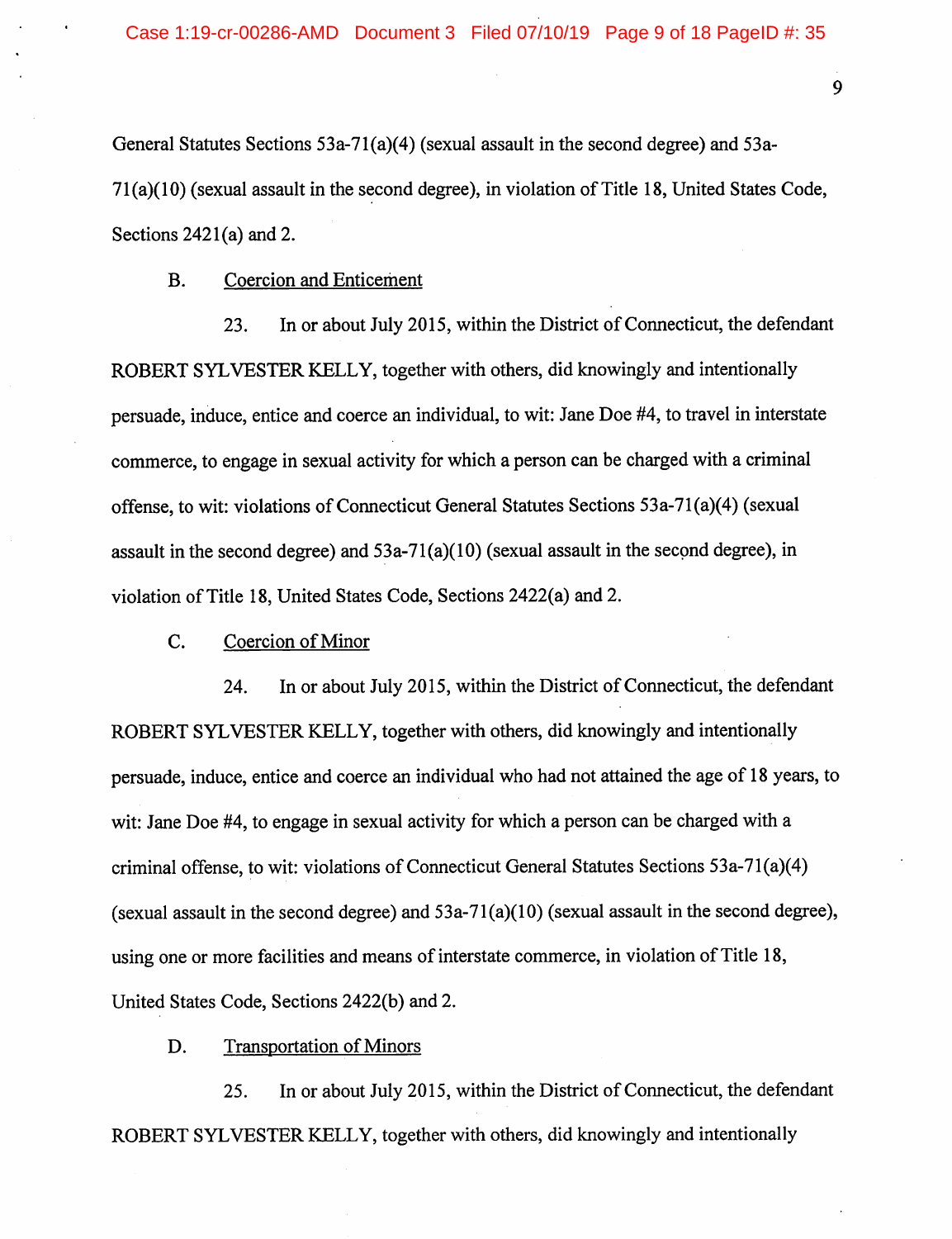transport an individual who had not attained the age of 18 years, to wit: Jane Doe #4, in interstate commerce with intent that the individual engage in sexual activity for which a person can be charged with a criminal offense, to wit: violations of Connecticut General Statutes Sections 53a-71(a)(4) (sexual assault in the second degree) and 53a-71(a)(10) (sexual assault in the second degree), in violation of Title 18, United States Code, Sections 2423(a) and 2.

## Racketeering Act Eight  $(Mann Act - Jane Doe #4)$

26. The defendant ROBERT SYLVESTER KELLY committed the following acts, any one of which alone constitutes Racketeering Act Eight:

A. Transportation

27. In or about October 2015, within the Northern District of California, the defendant ROBERT SYLVESTER KELLY, together with others, did knowingly and intentionally transport an individual, to wit: Jane Doe #4, in interstate commerce, with intent that such individual engage in sexual activity for which a person can be charged with a criminal offense, to wit: violations of California Penal Law Section 261.5(a) (rape, abduction, carnal abuse of a child and seduction), in violation of Title 18, United States Code, Sections 2421(a) and 2.

B. Coercion and Enticement

28. In or about October 2015, within the Northern District of California, the defendant ROBERT SYLVESTER KELLY, together with others, did knowingly and intentionally persuade, induce, entice and coerce an individual, to wit: Jane Doe #4, to travel in interstate commerce, to engage in sexual activity for which a person can be charged with a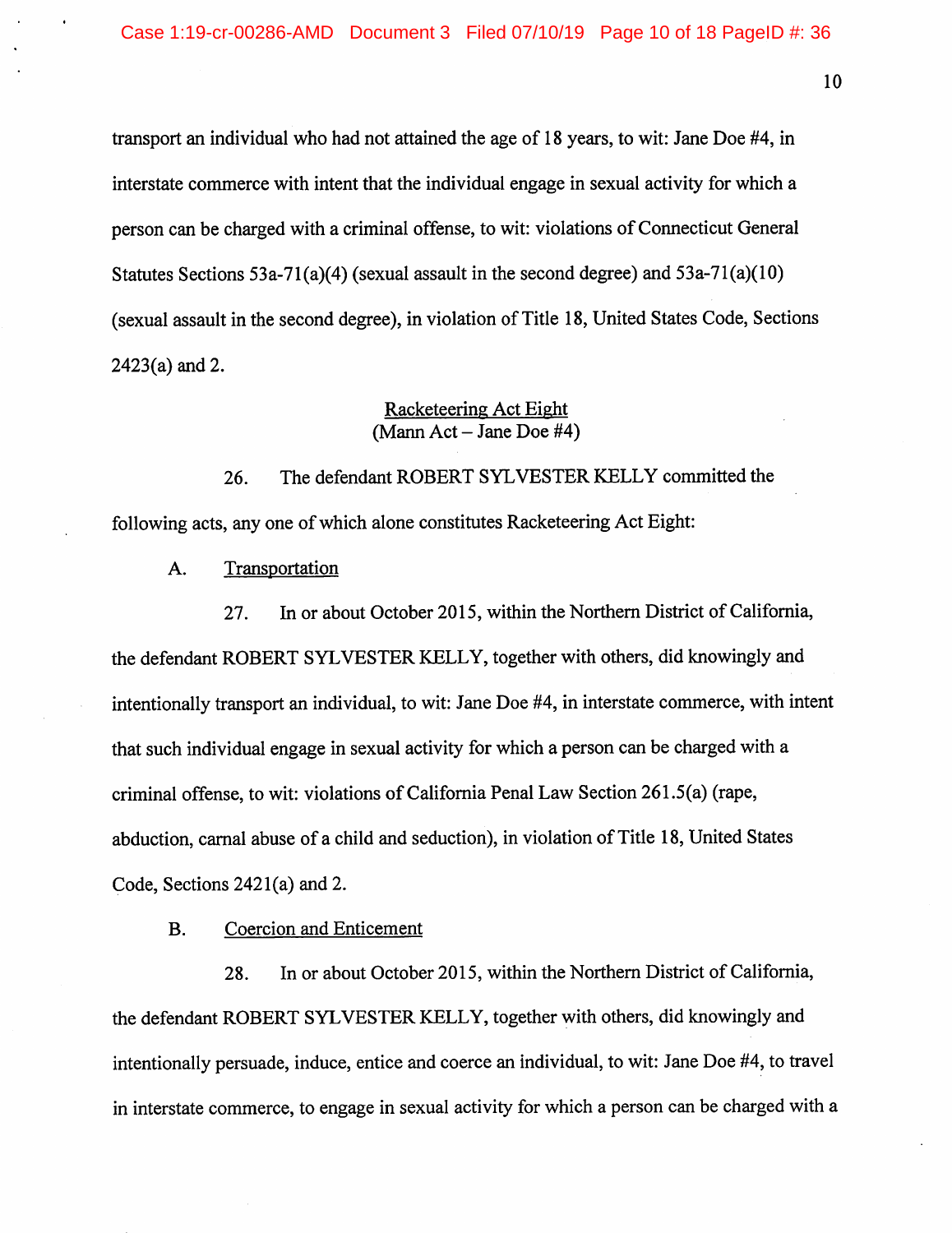criminal offense, to wit: violations of California Penal Law Section 261.5(a) (rape, abduction, carnal abuse of a child and seduction), in violation of Title 18, United States Code, Sections 2422(a) and 2.

C. Coercion of Minor

29. In or about October 2015, within the Northern District of California, the defendant ROBERT SYLVESTER KELLY, together with others, did knowingly and intentionally persuade, induce, entice and coerce an individual who had not attained the age of 18 years, to wit: Jane Doe #4, to engage in sexual activity for which a person can be charged with a criminal offense, to wit: violations of California Penal Law Section 261.5(a) (rape, abduction, carnal abuse of a child and seduction), using one or more facilities and means of interstate commerce, in violation of Title 18, United States Code, Sections 2422(b) and 2.

## D. Transportation of Minors

30. In or about October 2015, within the Northern District of California, the defendant ROBERT SYLVESTER KELLY, together with others, did knowingly and intentionally transport an individual who had not attained the age of 18 years, to wit: Jane Doe #4, in interstate commerce, with intent that such individual engage in sexual activity for which a person can be charged with a criminal offense, to wit: violations of California Penal Law Section 261.5(a) (rape, abduction, carnal abuse of a child and seduction), in violation of Title 18, United States Code, Sections 2423(a) and 2.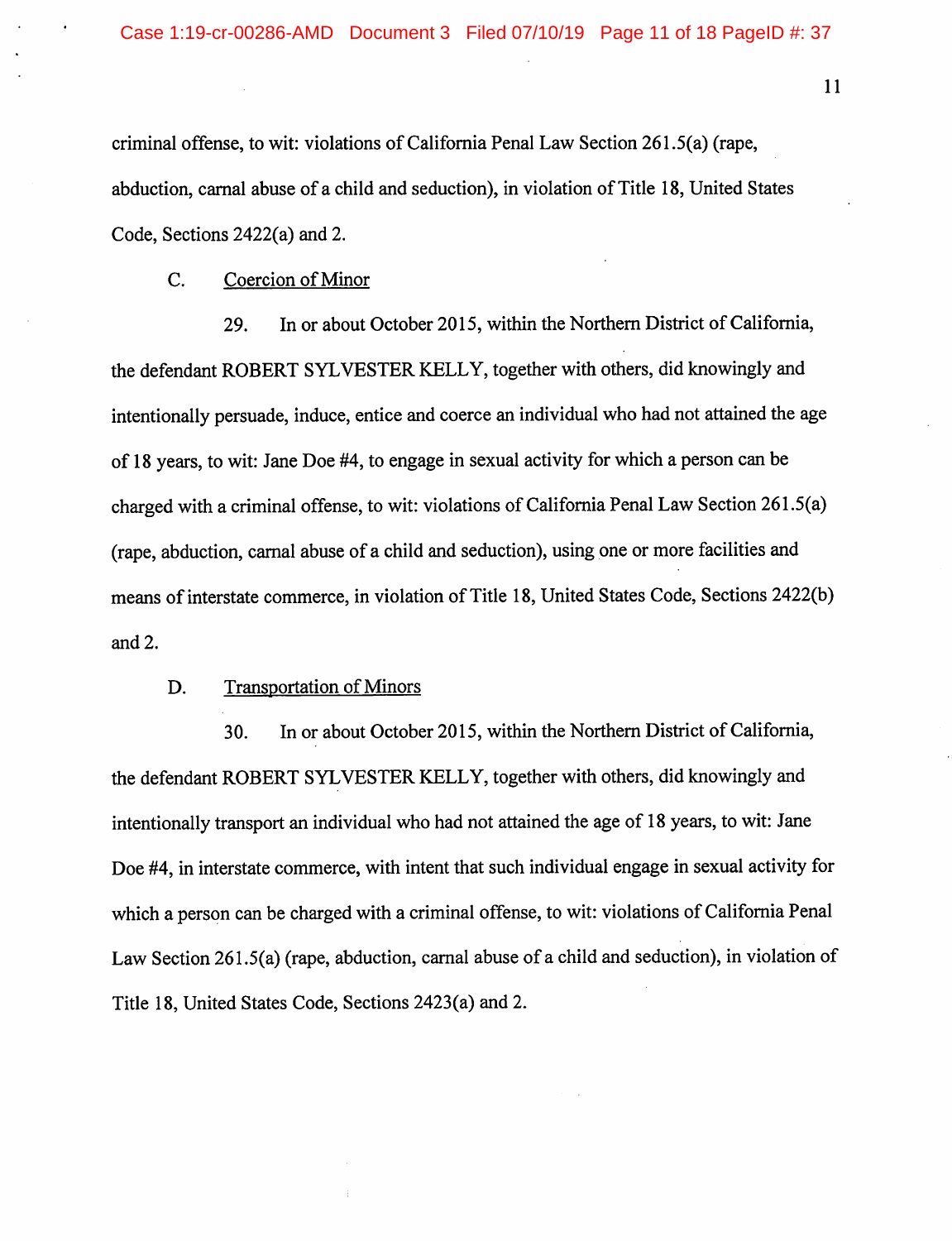## Racketeering Act Nine  $(Mann Act - Jane Doe #5)$

31. The defendant ROBERT SYLVESTER KELLY committed the following acts, either one of which alone constitutes Racketeering Act Nine:

A. Transportation

32. On or about May 18, 2017, within the Eastern District of New York and elsewhere, the defendant ROBERT SYLVESTER KELLY, together with others, did knowingly and intentionally transport an individual, to wit: Jane Doe #5, an individual whose identity is known to the Grand Jury, in interstate commerce, with intent that such individual engage in sexual activity for which a person can be charged with a criminal offense, to wit: violations of New York Penal Law Section 120.20 (reckless endangerment) and New York Public Health Law Section 2307 (exposure of infectious venereal disease), in violation of Title 18, United States Code, Sections 2421(a) and 2.

#### B. Coercion and Enticement

33. On or about May 18,2017, within the Eastern District of New York and elsewhere, the defendant ROBERT SYLVESTER KELLY, together with others, did knowingly and intentionally persuade, induce, entice and coerce an individual, to wit: Jane Doe #5, to travel in interstate commerce, to engage in sexual activity for which a person can be charged with a criminal offense, to wit: violations of New York Penal Law Section 120.20 (reckless endangerment) and New York Public Health Law Section 2307 (exposure of infectious venereal disease), in violation of Title 18, United States Code, Sections 2422(a) and 2.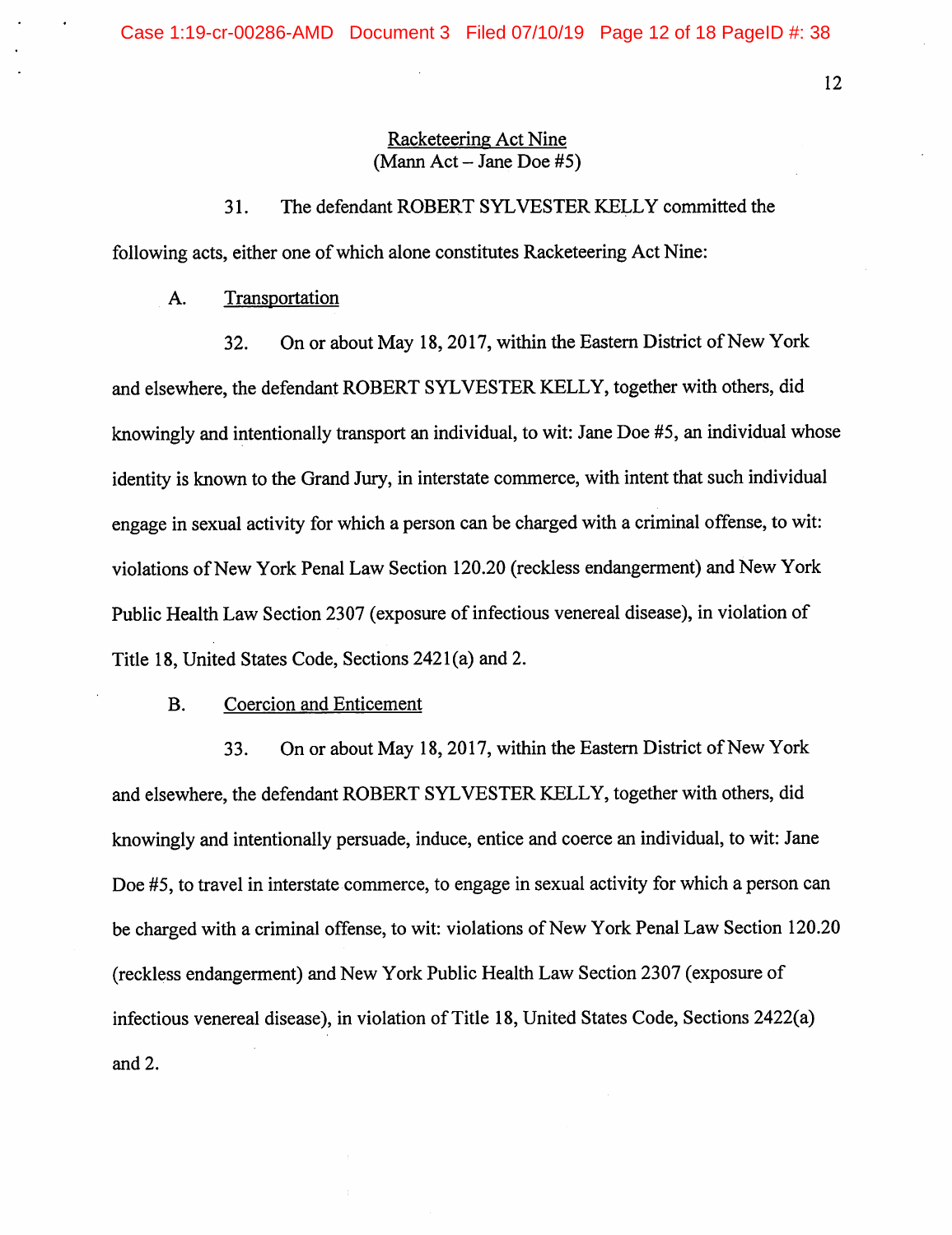## Racketeering Act Ten (Forced Labor  $-$  Jane Doe #5)

34. On or about January 13, 2018, within the Central District of California and elsewhere, the defendant ROBERT SYLVESTER KELLY, together with others, did knowingly and intentionally obtain the labor and services of a person, to wit: Jane Doe #5, by means of force, threats of force, physical restraint and threats of physical restraint to that person or another person; by means of serious harm and threats of serious harm to that person or another person; and by means of a scheme, plan and pattern intended to cause such person to believe that, if that person did not perform such labor and services, such person would suffer serious harm and physical restraint, and a combination of such means, in violation of Title 18, United States Code, Sections 1589(a) and 2.

## Racketeering Act Eleven  $(Mann Act - Jane Doe #5)$

35. The defendant ROBERT SYLVESTER KELLY committed the following acts, either one of which alone constitutes Racketeering Act Eleven:

A. Transportation

36. On or about February 2, 2018, within the Eastern District of New York and elsewhere, the defendant ROBERT SYLVESTER KELLY, together with others, did knowingly and intentionally transport an individual, to wit: Jane Doe #5, in interstate commerce, with intent that such individual engage in sexual activity for which a person can be charged with a criminal offense, to wit: violations of New York Penal Law Section 120.20 (reckless endangerment) and New York Public Health Law Section 2307 (exposure of infectious venereal disease), in violation of Title 18, United States Code, Sections 2421(a) and 2.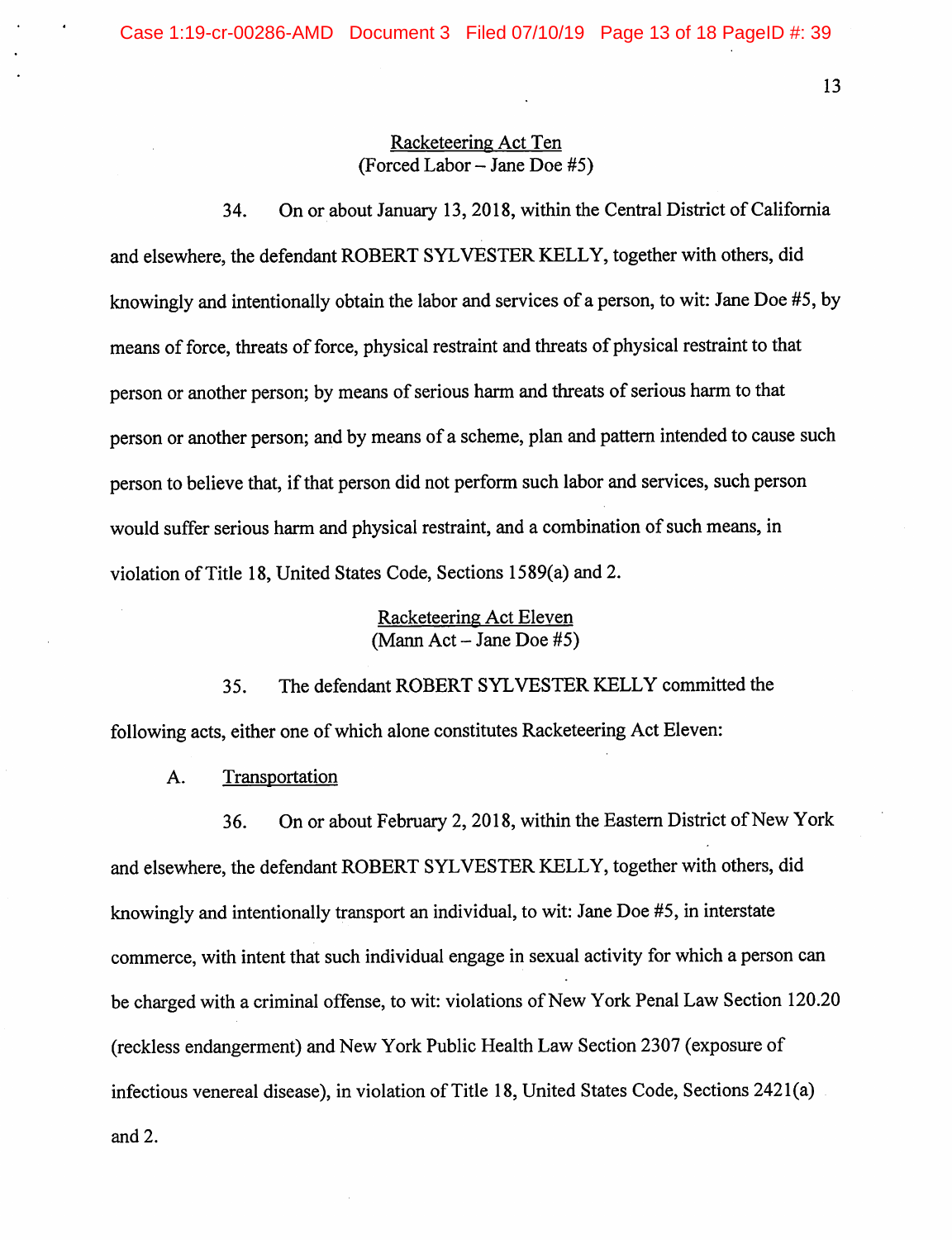#### B. Coercion and Enticement

37. On or about February 2, 2018, within the Eastern District of New York and elsewhere, the defendant ROBERT SYLVESTER KELLY, together with others, did knowingly and intentionally persuade, induce, entice and coerce an individual, to wit: Jane Doe #5, to travel in interstate commerce, to engage in sexual activity for which a person can be charged with a criminal offense, to wit: violations of New York Penal Law Section 120.20 (reckless endangerment) and New York Public Health Law Section 2307 (exposure of infectious venereal disease), in violation of Title 18, United States Code, Sections 2422(a) and 2.

(Title 18, United States Code, Sections 1962(c), 1963 and 3551 et seq.)

## COUNT TWO (Mann Act Transportation  $-$  Jane Doe #5)

38. On or about May 18,2017, within the Eastern District of New York and elsewhere, the defendant ROBERT SYLVESTER KELLY, also known as "R. Kelly," together with others, did knowingly and intentionally transport an individual, to wit: Jane Doe #5, an individual whose identity is known to the Grand Jury, in interstate commerce, with intent that such individual engage in sexual activity for which a person can be charged with a criminal offense, to wit: violations of New York Penal Law Section 120.20 (reckless endangerment) and New York Public Health Law Section 2307 (exposure of infectious venereal disease).

(Title 18, United States Code, Sections  $2421(a)$ , 2 and  $3551$  et seq.)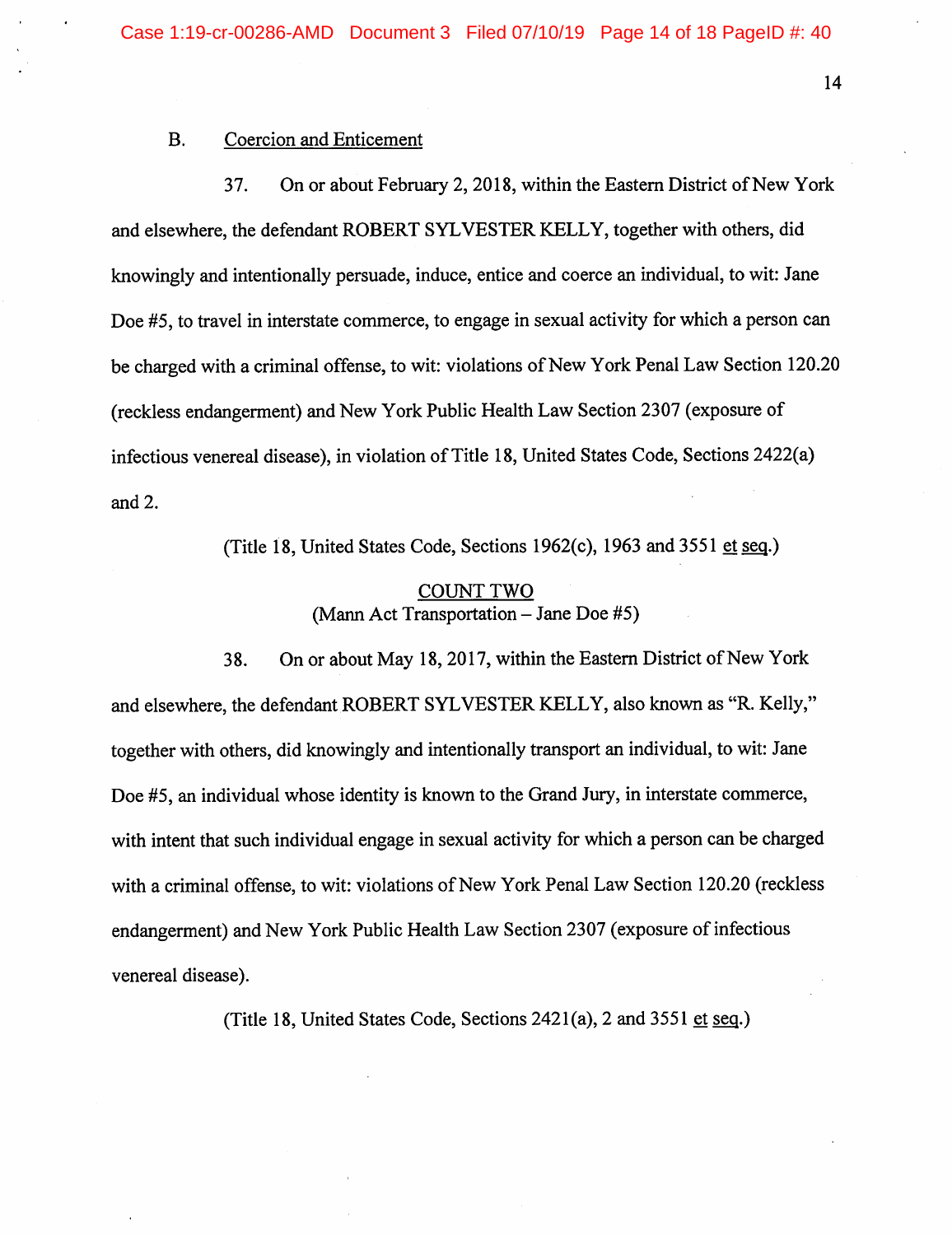Case 1:19-cr-00286-AMD Document 3 Filed 07/10/19 Page 15 of 18 PageID #: 41

## COUNT THREE (Mann Act Coercion and Enticement  $-$  Jane Doe #5)

15

39. On or about May 18,2017, within the Eastern District of New York and elsewhere, the defendant ROBERT SYLVESTER KELLY, also known as "R. Kelly," together with others, did knowingly and intentionally persuade, induce, entice and coerce an individual, to wit: Jane Doe #5, to travel in interstate commerce, to engage in sexual activity for which a person can be charged with a criminal offense, to wit: violations of New York Penal Law Section 120.20 (reckless endangerment) and New York Public Health Law Section 2307 (exposure of infectious venereal disease).

(Title 18, United States Code, Sections 2422(a), 2 and 3551 et seq.)

## COUNT FOUR (Mann Act Transportation  $-$  Jane Doe #5)

40. On or about February 2, 2018, within the Eastern District of New York and elsewhere, the defendant ROBERT SYLVESTER KELLY, also known as "R. Kelly," together with others, did knowingly and intentionally transport an individual, to wit: Jane Doe #5, in interstate commerce, with intent that such individual engage in sexual activity for which a person can be charged with a criminal offense, to wit: violations of New York Penal Law Section 120.20 (reckless endangerment) and New York Public Health Law Section 2307 (exposure of infectious venereal disease).

(Title 18, United States Code, Sections 2421(a), 2 and 3551 et seq.)

## COUNT FIVE (Mann Act Coercion and Enticement  $-$  Jane Doe  $#5$ )

41. On or about February 2, 2018, within the Eastern District of New York and elsewhere, the defendant ROBERT SYLVESTER KELLY, also known as "R. Kelly,"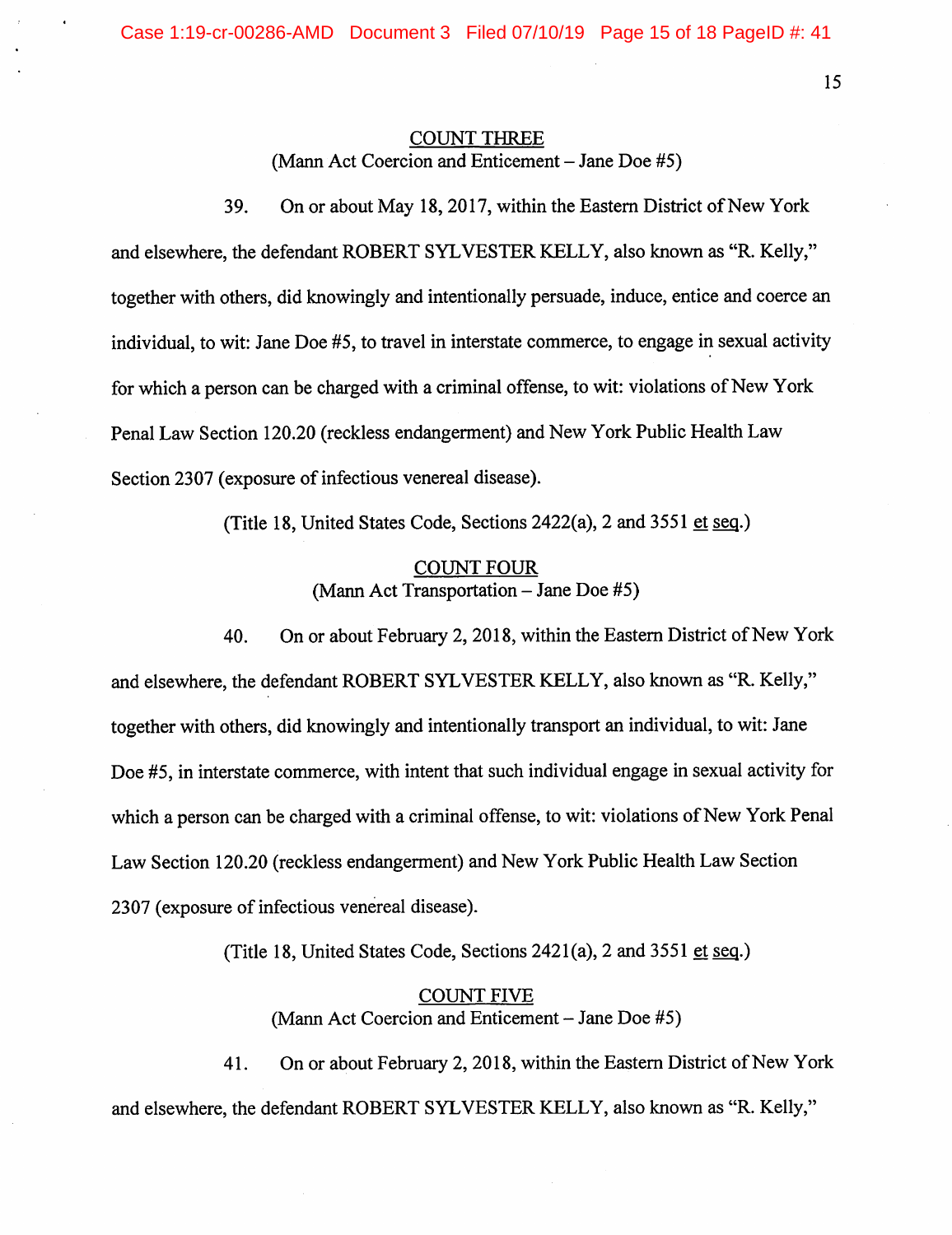together with others, did knowingly and intentionally persuade, induce, entice and coerce an individual, to wit: Jane Doe #5, to travel in interstate commerce, to engage in sexual activity for which a person can be charged with a criminal offense, to wit: violations of New York Penal Law Section 120.20 (reckless endangerment) and New York Public Health Law Section 2307 (exposure of infectious venereal disease).

(Title 18, United States Code, Sections  $2422(a)$ , 2 and  $3551$  et seq.)

#### CRIMINAL FORFEITURE ALLEGATION AS TO COUNT ONE

42. The United States hereby gives notice to the defendant that, upon his conviction of the offense charged in Count One, the government will seek forfeiture in accordance with Title 18, United States Code, Section 1963(a), which requires any person convicted of such offense to forfeit: (a) any interest the person acquired or maintained in violation of Title 18, United States Code, Section 1962; (b) any interest in, security of, claim against or property or contractual right of any kind affording a source of influence over any enterprise which the person has established, operated, controlled, conducted or participated in the conduct of, in violation of Title 18, United States Code, Section 1962; and (c) any property constituting, or derived from, any proceeds which the person obtained, directly or indirectly, from racketeering activity in violation of Title 18, United States Code, Section 1962.

43. If any of the above-described forfeitable property, as a result of any act or omission of the defendant:

(a) cannot be located upon the exercise of due diligence;

- (b) has been transferred or sold to, or deposited with, a third party;
- (c) has been placed beyond the jurisdiction of the court;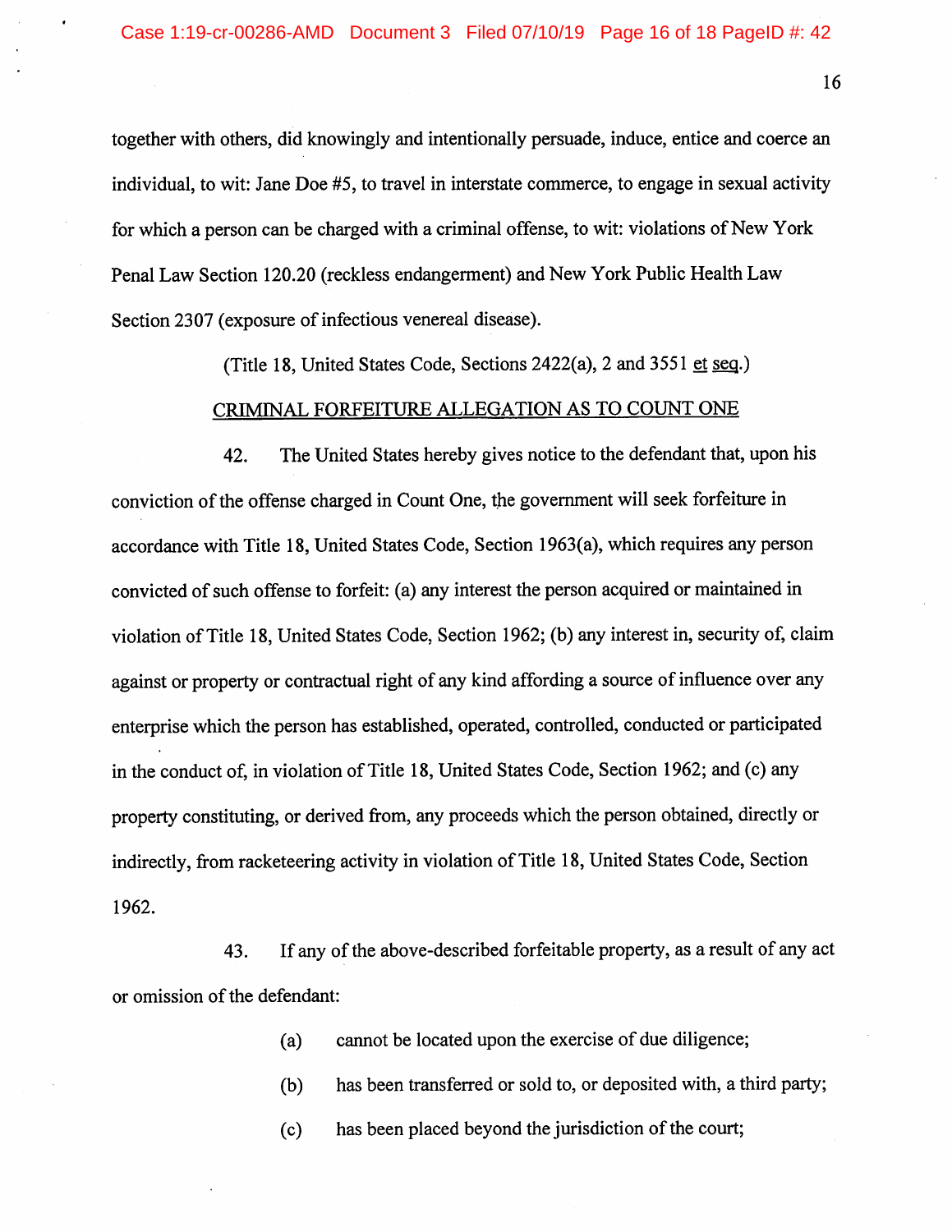(d) has been substantially diminished in value; or

(e) has been commingled with other property which cannot be divided without difficulty;

it is the intent of the United States, pursuant to Title 18, United States Code, Section 1963(m), to seek forfeiture of any other property of the defendant up to the value of the forfeitable property described in this forfeiture allegation.

(Title 18, United States Code, Sections 1963(a) and 1963(m))

**A TRUE BILL** <u>Varre</u> 1 FOREPERSON

RICHARD P. DONOGHUE UNITED STATES ATTORNEY EASTERN DISTRICT OF NEW YORK

B ACTING UNITED STATES ATTORNEY PURSUANT TO 28 C.F.R. 0.136